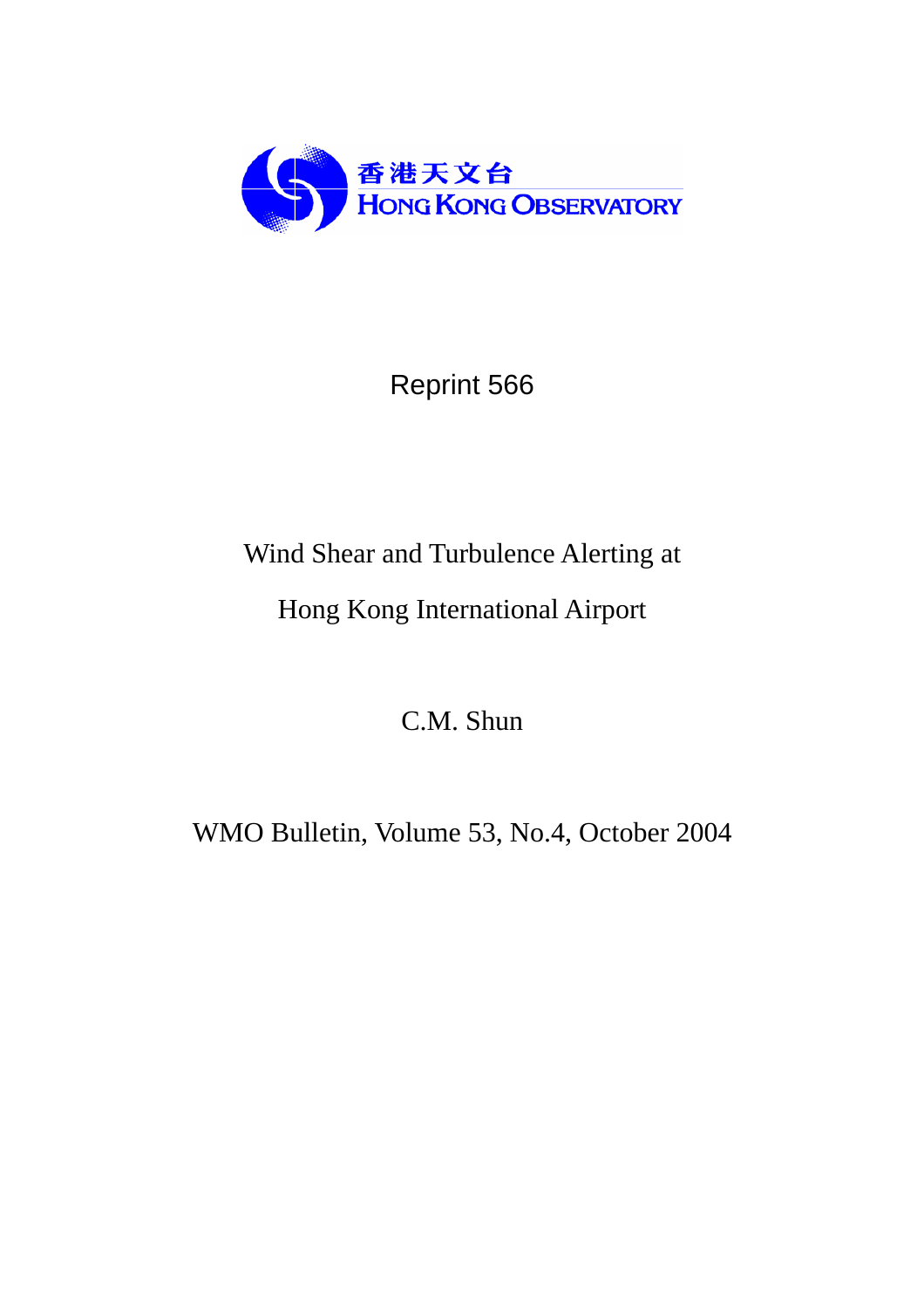# *Wind shear and turbulence alerting at Hong Kong International Airport*

### **Introduction**

Hong Kong International Airport (HKIA) was built on reclaimed land to the north of mountainous Lantau Island, which has peaks rising to nearly 1 000 m adjacent to valleys as low as 400 m. Figure 1 illustrates the location of HKIA relative to this rugged terrain. To the north-east of HKIA are a number of smaller hills with peaks rising to 600 m. In this hilly, coastal environment, a wide variety of weather phenomena can cause

low-level wind shear and turbulence. From the opening of HKIA in July 1998 to the end of 2003, about one in 500 flights in and out of the airport reported significant wind shear. Over the same period, around one in 2 000 flights reported significant turbulence.

Wind shear is a sustained change (i.e. lasting more than a few seconds as experienced by aircraft) in

wind direction and/or speed, resulting in a change in aircraft lift. A decrease in lift will cause the aircraft to descend below the intended flight path. A change of 15 knots or more in head- or tail-wind is considered significant wind shear, which may require timely and appropriate corrective action by the pilot.

Turbulence is caused by rapid, irregular motion of the air. It brings about bumps or jolts, but does not normally influence the intended flight path of an aircraft to a large extent. However, in severe turbulence, abrupt changes in the altitude and attitude of an aircraft may occur and the pilot may momentarily lose control of the aircraft. For reporting and alerting purposes, moderate or severe turbulence is considered significant.

#### **Typical weather scenarios**

There are a number of meteorological causes for wind shear and turbulence at HKIA. The most com-



By Chi Ming SHUN<sup>\*</sup>

*Figure 1 — Map of HKIA and the surrounding area, with 100-metre terrain contours*

mon one is the disruption of the flow of air by the hills surrounding the airport. Thunderstorms are another cause—occurring at HKIA on an average of 37 days a year—because they can bring microbursts and gust fronts. Sea breezes also cause wind shear [1]. Typically, a low-level convergent shear line occurs between the westerly sea breeze and opposing background winds from the east (Figure 2). Yet another cause, albeit the least frequent, is the low-level jet in winter [2]—a narrow band of strong north-easterly winds in the lower atmosphere causing a headwind gain to an aircraft entering the jet and vice versa. The headwind changes are more notable for departing aircraft than those on approach because of the steeper gradient of the departure flight path.

#### **Terrain-induced wind shear**

Most wind shear and turbulence at HKIA are caused by air flowing across hilly terrain, especially strong winds crossing Lantau Island in spring and during the passage of tropical cyclones. Pilot reports and high-resolution weather radar observations at HKIA

**316**

Hong Kong Observatory, Hong Kong, China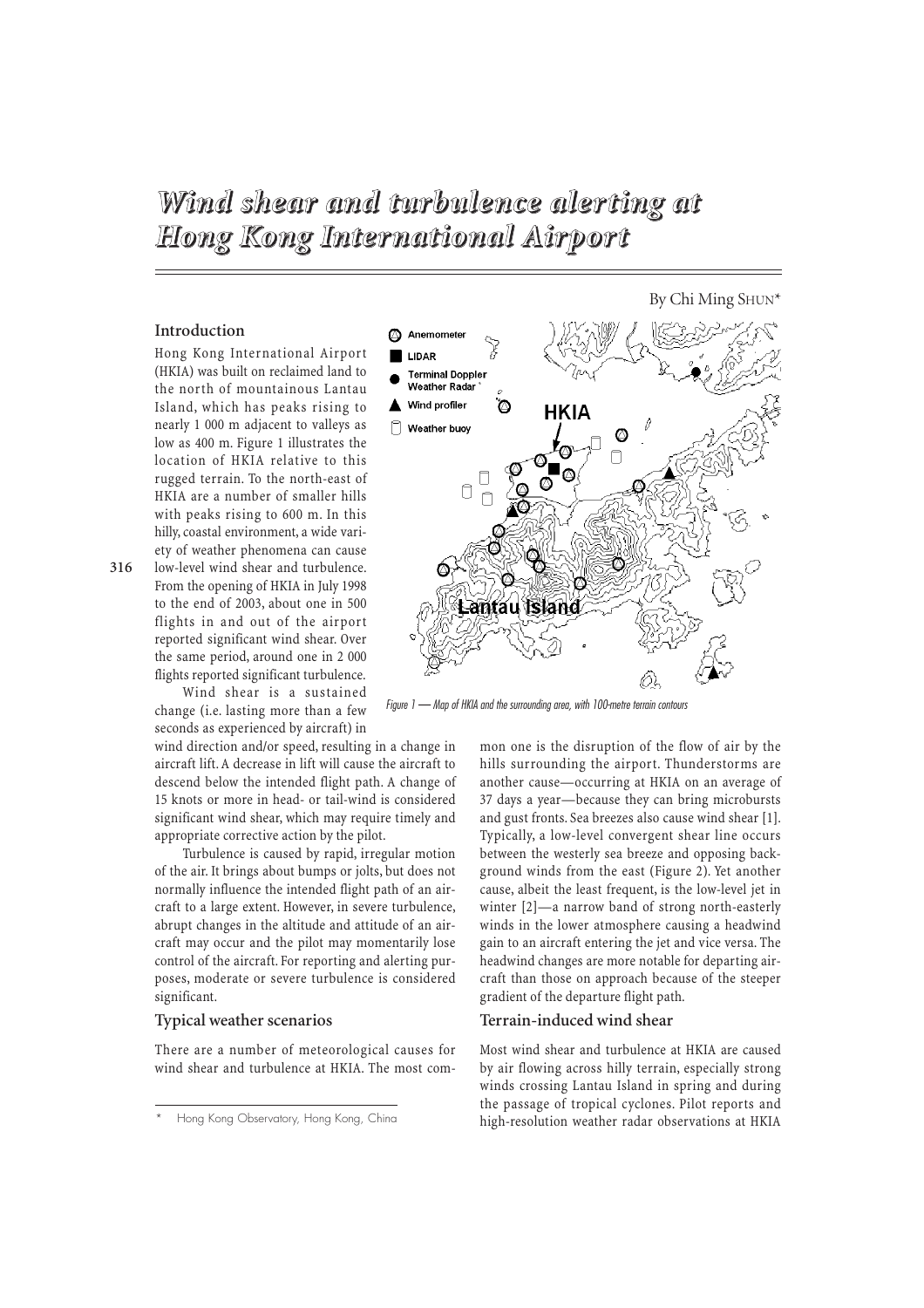

*Figure 2 — A sea breeze can bring wind shear due to its convergence with the background wind.*

have shed light on the characteristics of terraininduced wind shear and turbulence [3].

On windy occasions, such as the passage of a tropical cyclone, streaks of high-speed air were observed by weather radar to emerge from valleys of Lantau. Lying between these high-speed streaks are lower speed streaks downwind of the peaks. Aircraft traversing these alternating high- and low-speed streaks may encounter headwind losses and gains at different locations along the approach and departure paths. A schematic diagram illustrating the observed phenomena in relation to the terrain is shown in Figure 3.

When an aircraft moves from a high-speed streak to a low-speed one, it may experience a large headwind loss resulting in loss of lift. This sink occurs whether there is precipitation or not. The sequence of a headwind gain followed by a loss may sometimes resemble the classic pattern of a microburst. In wet

conditions, such as those accompanying tropical cyclones, this pattern has misled some pilots into thinking that the terraininduced wind shear was associated with a microburst. Pilots would anticipate that the wind shear would diminish as the precipitation moved away, only to discover that the terrain-induced wind shear still persisted in the latter part of the flight.

Terrain-induced wind shear and turbulence events are also found to be transient and sporadic. This is best illustrated by the wind shear that occurred on 17 March

2000, when strong south-easterly winds blew across Lantau Island. Reports from pilots making consecutive landings on the same runway over a half-hour period around midday show that half the flights experienced wind shear. One aircraft reported a 15-knot loss, followed, within the space of two minutes, by another reporting a 25-29 knot gain. Amazingly, an aircraft two minutes later reported no wind shear at all, followed by yet another report of a 15-knot gain. In other words, even though weather conditions may remain broadly similar, some aircraft encounter wind shear or turbulence while others do not.

### **Wind shear and turbulence alerting**

The Hong Kong Observatory (HKO) provides aviation weather services for HKIA, including a wind-shear and turbulence-alerting service for arriving and departing flights. Weather sensors for monitoring wind-shear and turbulence conditions in and around HKIA include a terminal Doppler weather radar (TDWR) and a network of anemometers and wind profilers (see Figure 1 for the location of these sensors).

A wind-shear and turbulence-warning system (WTWS) equipped with a suite of wind shear and turbulence detection algorithms processes data from these weather sensors on a minute-to-minute basis. The system automatically integrates wind-shear alerts generated by the TDWR and wind-shear and turbulence alerts generated by WTWS algorithms into consolidated alerts for relay to pilots by air traffic controllers.



*Figure 3 — The most common cause of wind shear at KHIA is the terrain-induced airflow pattern.*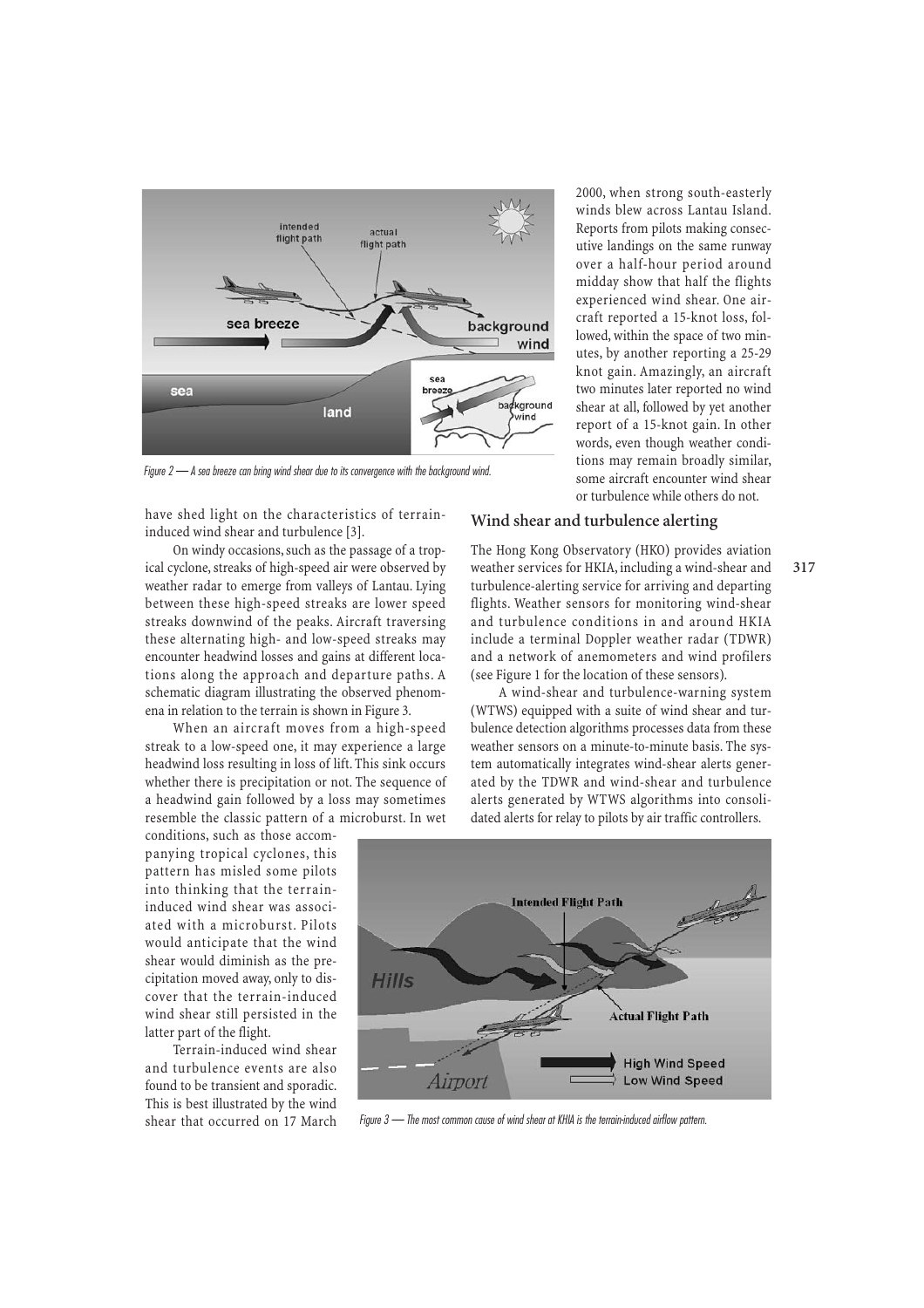Based on observations made by the weather sensors, the WTWS issues alerts for possible wind shear and turbulence occurring within three nautical miles of the runway thresholds. Alerts for wind shear are classified into two levels: a "microburst alert" for a runwayoriented wind-speed loss of 30 knots or greater accompanied by precipitation, and a "wind shear alert" for a runway-oriented wind speed loss of 15-29 knots or gain of 15 knots or more.

Alerts for turbulence are based on the same intensity thresholds as those internationally adopted for automatic aircraft turbulence reporting. These are generated by a turbulence algorithm which is primarily based on wind measurements of surface and hilltop anemometers. Turbulence alerts are classified into two levels: "moderate turbulence" and "severe turbulence", with reference to heavy category aircraft such as the Boeing 747-400. This is based on a quantity called the eddy dissipation rate.

Wind-shear and turbulence alerts, supplemented by the forecaster's assessment and actual pilot reports, are also broadcast on the automatic terminal information service (ATIS) to help pilots prepare for their takeoff or landing in advance.

### **Improved alerting techniques**

To obtain a more complete picture of the wind-shear situation at HKIA, HKO launched two month-long intensive reporting exercises in 2000 with the active participation of airlines, pilots and air-traffic controllers. One of these exercises was timed to coincide with the spring season, when terrain-induced wind shear is most frequent, and the other during the rainy season, when typhoons, severe storms and high winds often occur.

During the exercises, pilots were requested to report whether they had encountered wind shear or not.Altogether, HKO received nearly 10 000 reports from pilots, representing one-third of all flights during the two intensive reporting exercises. This allowed HKO to conduct a comprehensive review of the performance of the wind-shear alerting service and also permitted further development of wind- shear alerting techniques.

Improved wind-shear alerting techniques were developed, using a systematic approach. Pilot reports of wind shear, including those received during the intensive reporting exercises, were collated to form a chronological database of actual wind shear conditions. Data from the various weather sensors and on-board flight data obtained from commercial aircraft were analysed for the wind-shear cases.

Factors including prevailing wind direction and speed, horizontal and vertical differences of winds at

different locations, and vertical temperature profile of the atmosphere are deemed important in the occurrence of wind shear. These parameters were judiciously combined to form equations and decision flowcharts for issuing wind-shear alerts under different weather scenarios. The equations and flow charts were then tested for optimal performance by maximizing the number of successful alerts and minimizing false alarms on the basis of the pilot wind-shear reports received during the intensive reporting exercises. In this manner, threshold figures were established for the relevant meteorological parameters and optimal equations and flowcharts were adopted.

After independently testing the alerting techniques with reference to pilot wind-shear reports received outside the intensive reporting exercises, thereby confirming improved performance, the new techniques were implemented in early 2001 with encouraging results. Over 85 per cent of wind-shear reports in 2002 were successfully covered by HKO's wind-shear alerts.

The performance of the turbulence-alerting service was also reviewed based on pilot reports received during the two intensive reporting exercises, when there were about half as many reports of turbulence as of wind shear. Overall, HKO's turbulence alerts were accurate over 90 per cent of the time.

#### **New developments**

To enhance wind-shear detection in dry weather, HKO has implemented several new facilities in the past couple of years. These include five strategically located weather buoys to the east and west of the airport, several anemometers on valleys over Lantau, and a pulsed Doppler light-detection and ranging (LIDAR) system at the airport. The location of these facilities is indicated in Figure 1. The weather buoys have proved to be very effective in extending the coverage of the surface anemometer network in detecting wind shear caused by sea breezes, gust fronts and low-level shear lines induced by terrain. A new algorithm, known as the Anemometer-based Windshear Alerting Rules–Enhanced (AWARE), has been developed in-house to detect wind shear for each approach/departure corridor based on runway-oriented wind-speed difference between anemometers in this extended network. Data filtering is also in place to reduce false alarms caused by small-scale (turbulence) fluctuations of gusty winds. With the endorsement of stakeholders (i.e. airlines, pilots, air- traffic controllers, civil aviation authority) and considering the better performance of AWARE over the Low-Level Wind Shear Alert System (LLWAS), AWARE replaced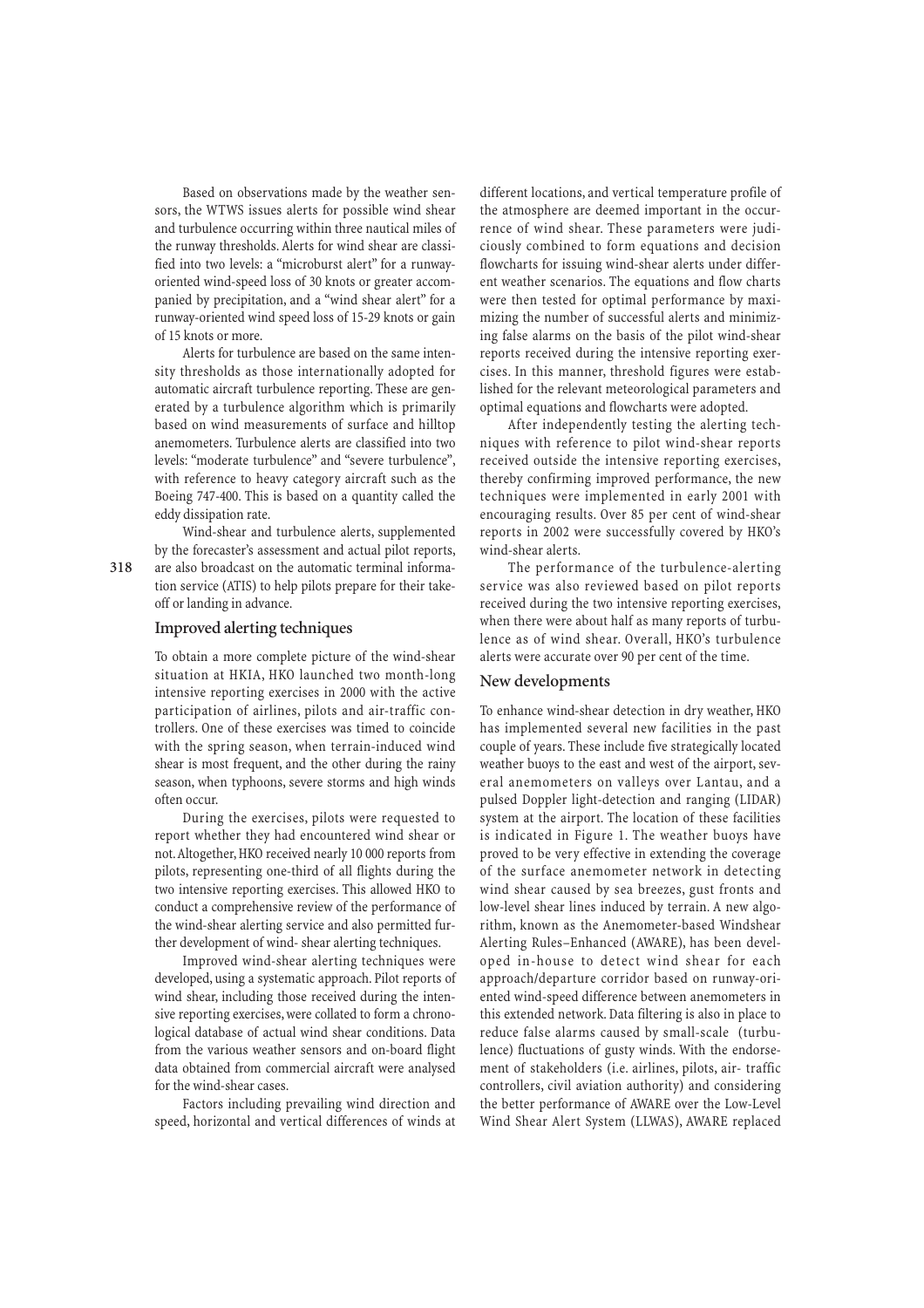LLWAS of the WTWS in the first half of 2004.

Installed in mid-2002, the pulsed Doppler LIDAR system is strategically placed on the roof-top of the air traffic control (ATC) complex between the two parallel runways (Figure 4). At this location, the LIDAR is able to scan the approach and departure corridors of both runways. Operating on a principle similar to that of Doppler weather radar, albeit at a much shorter wavelength (2 micrometres compared with a few centimetres for weather radar), the LIDAR is capable of receiving return signals from aerosols in clear air. It is currently configured to perform sector scans at



*Figure 4 — Lifting he LIDAR onto the roof-top of the Air Traffic Control complex at HKIA*

several different elevation angles, as well as a number of vertical scans to enable the monitoring of wind conditions out to about three nautical miles from the respective runway thresholds.LIDAR data are collected automatically and are typically updated once every two minutes.

Since its installation, the LIDAR has captured

many interesting wind-shear events in clear air and facilitated the monitoring of wind shear by the forecasters. While the LIDAR works best in fine weather, it also captured terrain-induced wind shear and turbulence during the passage of tropical cyclones, both before rain approached and after it subsided. An example of this was the passage of severe tropical storm *Hagupit* on 11 September 2002, during which a number of aircraft had to go around on account of wind shear and turbulence.

Figure 5 shows the LIDAR Doppler radial velocity from a low-elevation scan when one of the aircraft conducted a goaround to avoid a wind shear encounter. In the figure the "warm" colours (i.e. brown, yellow

ple), hydraulic jump [4], velocity streak, shear line and vortex shedding have been identified. New forecasting guidelines have been formulated based on these findings to facilitate the aviation forecaster to issue runwind flow patterns revealed by the LIDAR.



*Figure 5 — LIDAR Doppler radial velocity pattern from a 1.0° elevation scan, revealing the presence of high- and low-speed streaks downwind of rugged terrain*

and pink) represent radial velocity away from the LIDAR whereas the "cool" colours (i.e. green, blue and purple) represent radial velocity towards the LIDAR. Over the approaches to the west of the airport, alternating high-speed and low-speed airstreams similar to those illustrated in Figure 3 can be seen.

Scientific studies are ongoing to identify LIDAR signatures of terrain-induced wind shear in the spring season when a majority of wind-shear events are reported. Terraininduced flow patterns like the lee wave (see Figure 6 for an exam-

**319**